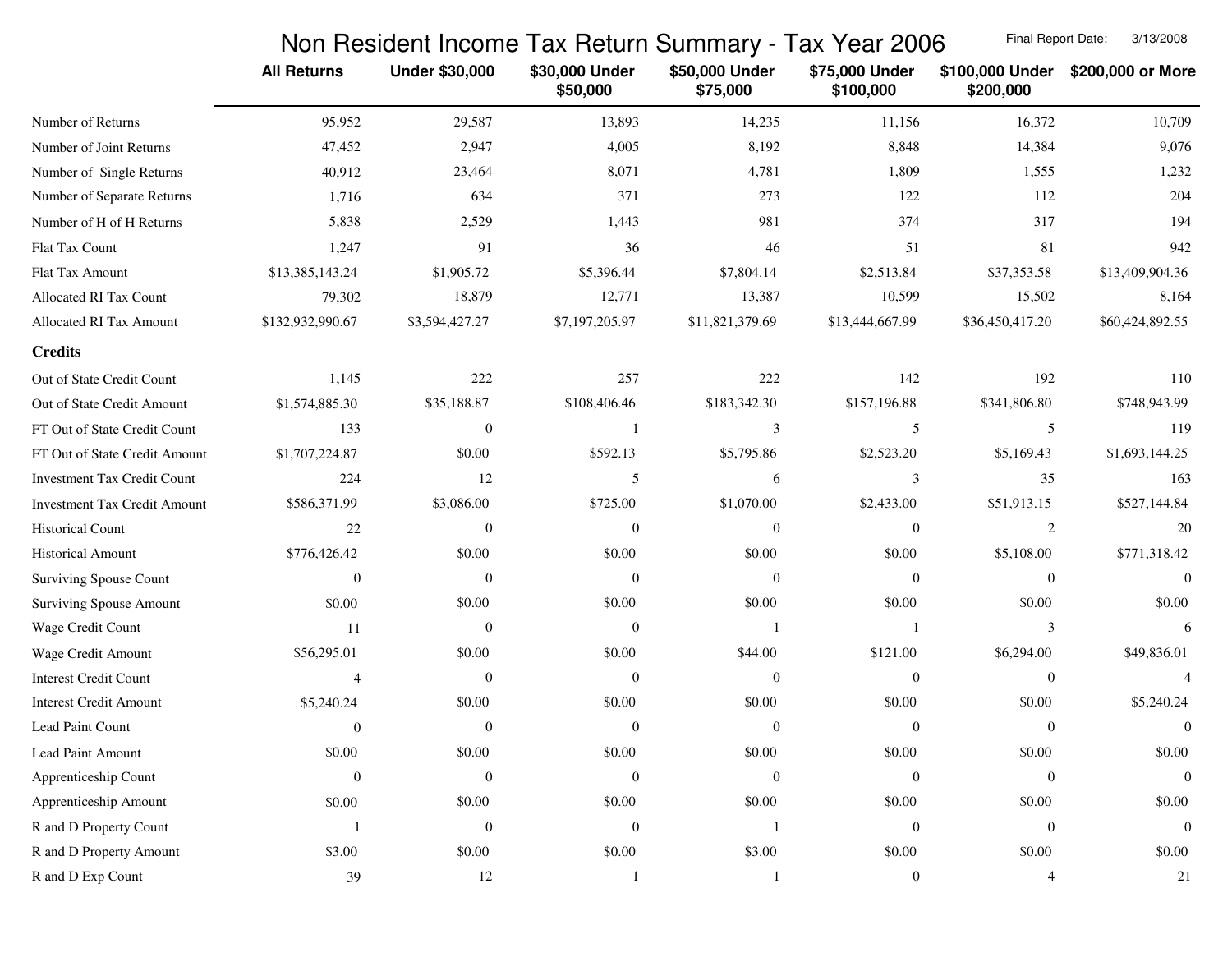|                                | <b>All Returns</b> | <b>Under \$30,000</b> | \$30,000 Under<br>\$50,000 | \$50,000 Under<br>\$75,000 | \$75,000 Under<br>\$100,000 | \$100,000 Under<br>\$200,000 | \$200,000 or More |
|--------------------------------|--------------------|-----------------------|----------------------------|----------------------------|-----------------------------|------------------------------|-------------------|
| R and D Exp Amount             | \$154,420.95       | \$14,293.73           | \$79.00                    | \$81.00                    | \$0.00                      | \$11,033.00                  | \$128,934.22      |
| Job Training Count             | $\tau$             | $\boldsymbol{0}$      | $\mathbf{1}$               | $\mathbf{1}$               | $\theta$                    | 2                            | 3                 |
| <b>Job Training Amount</b>     | \$14,246.01        | \$0.00                | \$0.01                     | \$26.00                    | \$0.00                      | \$1,788.00                   | \$12,432.00       |
| Film Count                     | $\overline{4}$     | $\mathbf{0}$          | $\mathbf{0}$               | $\mathbf{0}$               | -1                          | $\mathbf{0}$                 | 3                 |
| Film Amount                    | \$24,346.79        | \$0.00                | \$0.00                     | \$0.00                     | \$769.79                    | \$0.00                       | \$23,577.00       |
| Other Credits Count            | 6                  | $\boldsymbol{0}$      | $\mathbf{1}$               | $\boldsymbol{0}$           | $\mathbf{1}$                | $\overline{2}$               | $\overline{c}$    |
| <b>Other Credits Amount</b>    | \$12,150.00        | \$0.00                | \$573.00                   | \$0.00                     | \$213.00                    | \$5,304.00                   | \$6,060.00        |
| RI Earned Income Credit Count  | 5,044              | 4,452                 | 591                        | $\mathbf{0}$               | $\overline{0}$              | $\mathbf{1}$                 | $\Omega$          |
| RI Earned Income Credit Amount | \$399,616.93       | \$345,109.50          | \$54,507.37                | \$0.00                     | \$0.00                      | \$0.06                       | \$0.00            |
| Refundable EIC Count           | 3,996              | 3,759                 | 237                        | $\boldsymbol{0}$           | $\mathbf{0}$                | $\boldsymbol{0}$             | $\boldsymbol{0}$  |
| Refundable EIC Amount          | \$166,252.62       | \$163,649.31          | \$2,603.31                 | \$0.00                     | \$0.00                      | \$0.00                       | \$0.00            |
| <b>Contributions</b>           |                    |                       |                            |                            |                             |                              |                   |
| Drug Program Count             | 38                 | 14                    | 6                          | 6                          | 5                           | $\overline{5}$               | $\overline{c}$    |
| Drug Program Amount            | \$123.10           | \$50.10               | \$22.00                    | \$10.00                    | \$9.00                      | \$17.00                      | \$15.00           |
| Olympic Contribution Count     | 20                 | 3                     | $\overline{4}$             | 5                          | 3                           | 5                            | $\overline{0}$    |
| Olympic Contribution Amount    | \$30.00            | \$3.00                | \$5.00                     | \$7.00                     | \$5.00                      | \$10.00                      | \$0.00            |
| RI Organ Transplant Count      | 60                 | 19                    | 10                         | $\overline{7}$             | 13                          | 9                            | $\mathcal{D}$     |
| RI Organ Transplant Amount     | \$248.00           | \$72.00               | \$39.00                    | \$20.00                    | \$49.00                     | \$53.00                      | \$15.00           |
| RI Council on the Arts Count   | 37                 | 14                    | $\,$ 8 $\,$                | $\mathfrak s$              | $\overline{7}$              | $\mathfrak 3$                | $\boldsymbol{0}$  |
| RI Council on the Arts Amount  | \$106.00           | \$49.00               | \$17.00                    | \$9.00                     | \$24.00                     | \$7.00                       | \$0.00            |
| Nongame Wildlife Fund Count    | 49                 | 12                    | 11                         | 9                          | 6                           | 9                            | $\overline{2}$    |
| Nongame Wildlife Fund Amount   | \$312.00           | \$46.00               | \$49.00                    | \$35.00                    | \$28.00                     | \$94.00                      | \$60.00           |
| Child Disease Victims Count    | 52                 | 19                    | 9                          | 7                          | 8                           | 7                            | $\overline{c}$    |
| Child Disease Victims Amount   | \$185.62           | \$61.62               | \$30.00                    | \$20.00                    | \$30.00                     | \$34.00                      | \$10.00           |
| Military Family Relief Count   | $78\,$             | 19                    | 13                         | 16                         | 12                          | 15                           | $\mathfrak{Z}$    |
| Military Family Relief Amount  | \$830.01           | \$175.01              | \$220.00                   | \$130.00                   | \$55.00                     | \$190.00                     | \$60.00           |
| Sales and Use Tax Count        | 77                 | 20                    | $20\,$                     | 8                          | 13                          | 12                           |                   |
| Sales and Use Tax Amount       | \$13,011.74        | \$948.00              | \$6,917.24                 | \$188.35                   | \$553.74                    | \$1,677.00                   | \$2,727.41        |

## **Payments**